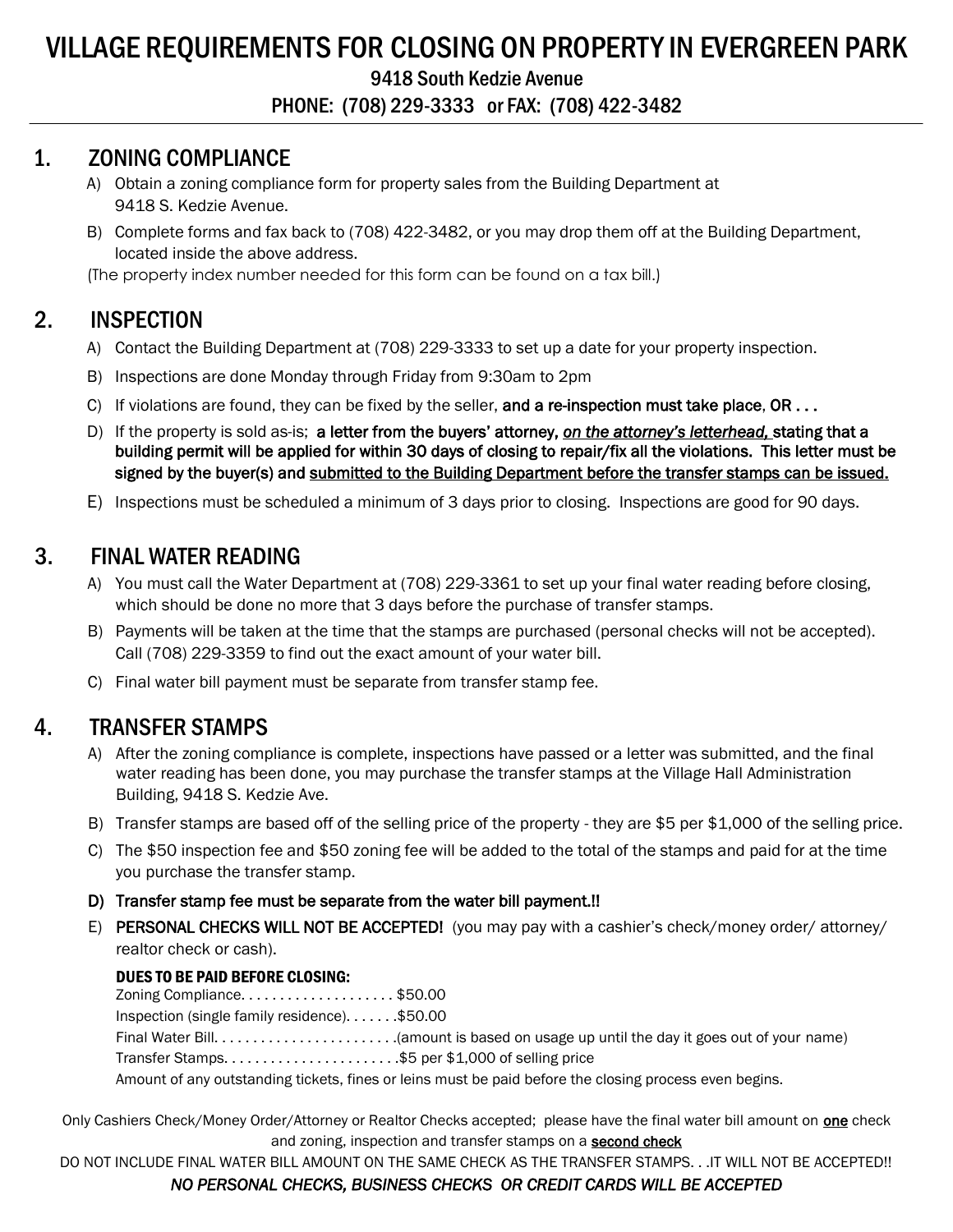

### **VILLAGE OF EVERGREEN PARK CERTIFICATION OF ZONING COMPLIANCE**

Evergreen Park Municipal Code Section 5-267

BUILDING DEPARTMENT, 9418 S. KEDZIE AVE., EVERGREEN PARK, IL. 60805 PHONE: 708-229-3333 FAX: 708-422-3482 EMAIL: rnix@evpkadm.org

INSTRUCTIONS: This form must be filled out completely, signed by one of the grantors, sellers or his or her attorney and presented to the Building Department. We will make no on-site internal inspection without the owner's consent. The payment of \$50.00 fee is required at the time the Transfer Stamps are obtained. Checks payable to: Village of Evergreen Park .

| 1 ADDRESS OF PREMISES:                                                                                    |                                                                                    |
|-----------------------------------------------------------------------------------------------------------|------------------------------------------------------------------------------------|
| 2 PERMANENT REAL ESTATE INDEX NUMBER:                                                                     | SEC. BLOCK PARCEL UNIT<br><b>TWP</b>                                               |
| 0<br>3 NUMBER OF DWELLING UNITS:                                                                          |                                                                                    |
| 4 OWNER/SELLER INFORMATION:<br>5.                                                                         | ACCESS INFORMATION IF AN INTERIOR/ON-SITE<br><b>INSPECTION IS REQUIRED.</b>        |
| NAME:                                                                                                     | THE DEPARTMENT WILL CONTACT:                                                       |
|                                                                                                           | NAME:                                                                              |
| CITY:                                                                                                     | PHONE:                                                                             |
|                                                                                                           |                                                                                    |
| 6 PERSON TO BE CONTACTED WHEN THE CERTIFICATE HAS BEEN ISSUED OR DENIED.<br>NAME:                         |                                                                                    |
| $(\ )$<br>PHONE:                                                                                          |                                                                                    |
| OWNER/GRANTOR/AGENT                                                                                       |                                                                                    |
|                                                                                                           | DO NOT FILL IN BELOW THIS LINE - VILLAGE OF EVERGREEN PARK USE ONLY                |
| <b>BUILDING DEPARTMENT CERTIFIES:</b><br><b>1 ZONING DISTRICT</b><br>2 NUMBER OF DWELLING UNITS AS OF THE | <b>DENIAL</b><br>REASON:                                                           |
| <b>RECONSIDERATION.</b>                                                                                   | IF YOU DISAGREE WITH THE VILLAGE'S DETERMINATION, YOU MUST, WITHIN 5 DAYS, ASK FOR |
|                                                                                                           | DO NOT FILL IN BELOW THIS LINE - VILLAGE OF EVERGREEN PARK USE ONLY                |
| RECONSIDERATION REQUEST: DATE: DENIAL                                                                     | REASON: ________________________                                                   |
|                                                                                                           |                                                                                    |

APPROVAL FOR DWELLING UNITS ONLY<br>PDF created with pdfFactory trial version www.pdffactory.com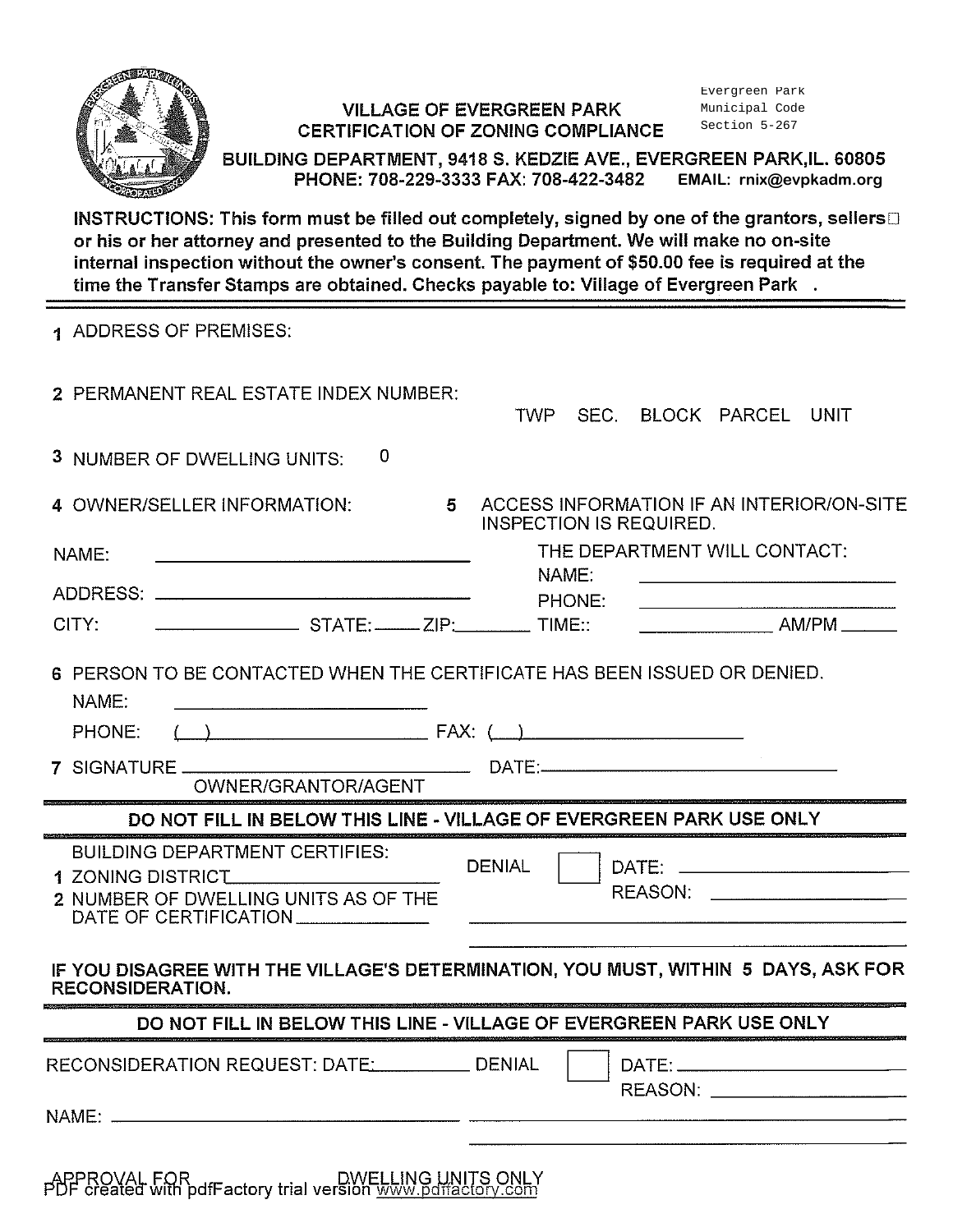# **VILLAGE OF EVERGREEN PARK** CERTIFICATE OF BUILDING INSPECTION APPLICATION 9418 S. KEDZIE AVE. (708) 229-3333 FAX: (708) 422-3482

INSTRUCTIONS: This form must be filled out completely, signed by one of the grantors, sellers or his/her attorney and presented to the Building Department. We will make no on-site internal inspection without the owner's consent.

|  |  | TWP SEC. BLOCK PARCEL UNIT                                                                                                                                                                                                     |                                                                                            |
|--|--|--------------------------------------------------------------------------------------------------------------------------------------------------------------------------------------------------------------------------------|--------------------------------------------------------------------------------------------|
|  |  |                                                                                                                                                                                                                                |                                                                                            |
|  |  |                                                                                                                                                                                                                                |                                                                                            |
|  |  | OWNER'S TELEPHONE NUMBER: University of the contract of the contract of the contract of the contract of the contract of the contract of the contract of the contract of the contract of the contract of the contract of the co |                                                                                            |
|  |  |                                                                                                                                                                                                                                |                                                                                            |
|  |  |                                                                                                                                                                                                                                | Permission is hereby granted to make a zoning compliance inspection of the above premises. |
|  |  |                                                                                                                                                                                                                                |                                                                                            |

Date: